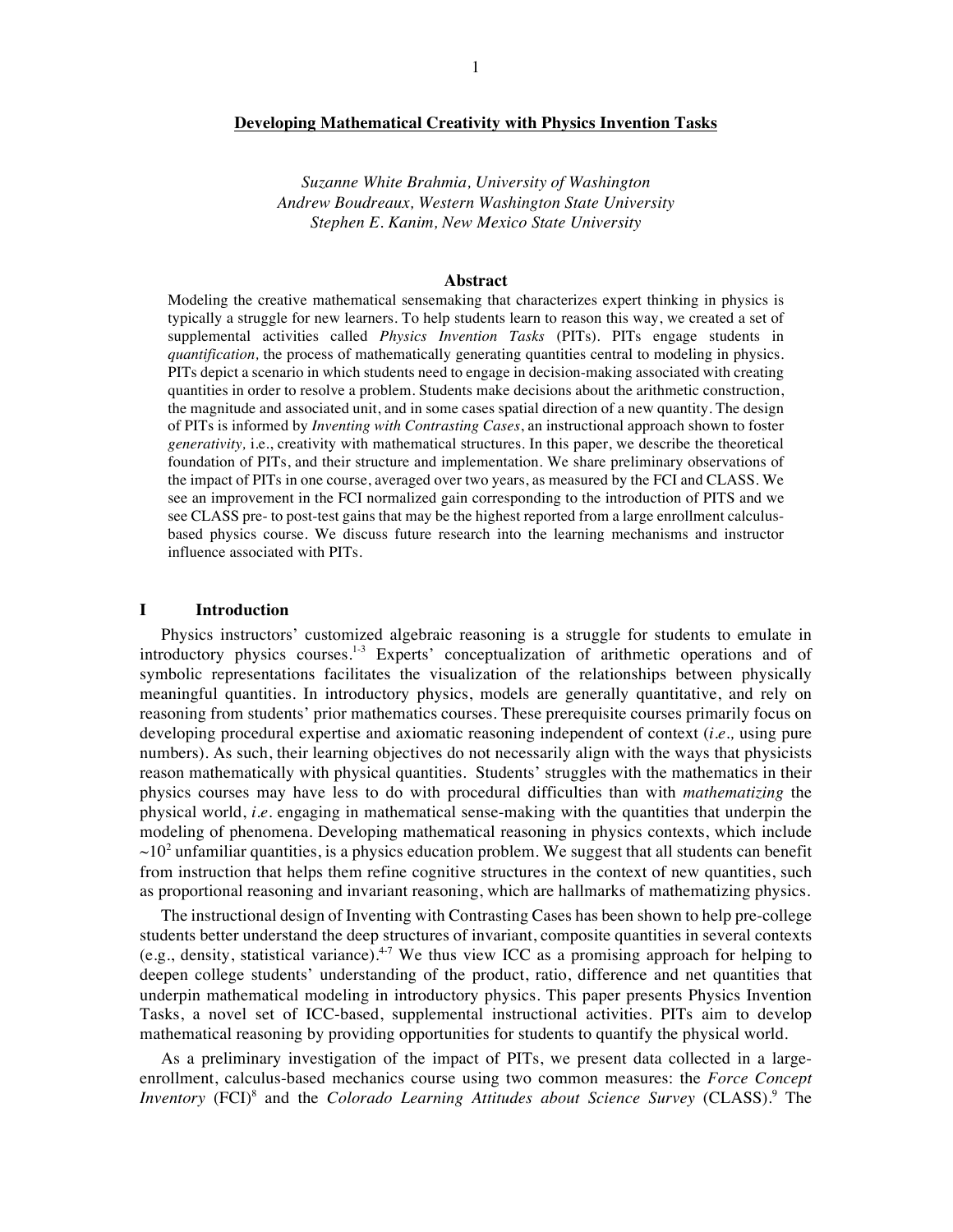introduction of PITs into the course curriculum was accompanied by improvement in FCI gain scores and also by positive novice-to-expert shifts in categories of the CLASS associated with mathematical attitudes and beliefs. These results suggest that use of PITs in interactive engagement physics courses may help achieve learning outcomes associated with mathematization.

In section II, we describe the theoretical foundations for PITs. Section III describes the structure and implementation of PITs, while section IV presents evidence of the impact of PITs on student learning and attitudes. The conclusion, section V, discusses questions for further research.

### **II Theoretical Foundations for Physics Invention Tasks**

In this section, we describe the framing that underpins both the *instructional work that PITs do* and *how they do it*. PITs are designed to help students learn to mathematize in physics, and Conceptual Blending Theory (CBT) is a framework that helps us understand expert physics mathematization as a subconscious inclination. The instructional design if Inventing with Contrasting Cases provides a pedagogical structure intended to help students develop subconscious mathematical inclinations.

#### *Mathematization and CBT*

Expert-like mathematization in physics involves both procedural and conceptual mastery of the mathematics involved.  $10, 11$  Gray and Tall highlight the distinction between these facets of understanding, explaining that "the symbol 3/4 stands for both the process of division and the concept of fraction."<sup>10</sup> They define *proceptual* understanding, in which *pro*cedural mastery and con*cept*ual understanding coexist, as an appropriate goal for instruction. A student with a proceptual understanding of fractions, for example, would move fluidly between the procedure of dividing  $3$  by 4, and the physical instantiation of the fraction  $\frac{3}{4}$  as a precise quantification of portion. Similarly, a physics student with a proceptual understanding of momentum would move fluidly between the procedure, multiplying a scalar mass by a vector velocity, and conceptualizing the product  $m\vec{v}$  as a quantity unto itself (*i.e.*, as simply **p**), with its own, emergent properties and utility.

We suggest that viewing physics and math as separate spheres of thinking may impede proceptual development in physics, by leading some students to separate "doing math" from "doing physics." Rebello *et al.* found that students typically did not spontaneously draw on their trigonometry and calculus knowledge to solve problems in a physics context. <sup>12</sup> Rowland reports that engineering majors enrolled in a differential equations course struggled to make sense of the units of kinematics quantities they were familiar with, observing that *"few students were able to determine the units of a proportionality factor in a simple equation."* <sup>13</sup> When designing instruction, even at the level of introductory physics, we find it productive to consider the physical and mathematical worlds as inseparable.

Conceptual blending theory (CBT) provides a framework for understanding the integration of mathematical and physical reasoning.  $14$  In their theory, Fauconnier and Turner describe a cognitive process in which a unique mental space is formed from two (or more) separate mental spaces. The blended space can be thought of as a product of the input spaces, rather than a separable sum. According to CBT, development of expert mathematization in physics would occur not through a simple addition of new elements (physics quantities) to an existing cognitive structure (arithmetic), but rather through the creation of a new and independent cognitive space. This space, in which creative, quantitative analysis of physical phenomena can occur, involves a continuous interdependence of thinking about the mathematical and physical worlds.

For most students, establishing a blended thinking space of this type requires cultivation. Physics Invention Tasks can help students tightly integrate mathematical and physical reasoning, opening pathways for thinking generatively with mathematics in physics contexts. Developing models in physics depends in part on proceptual facility with two important mental habits: 1) *quantification,* the process of generating new quantities to characterize properties of a system, and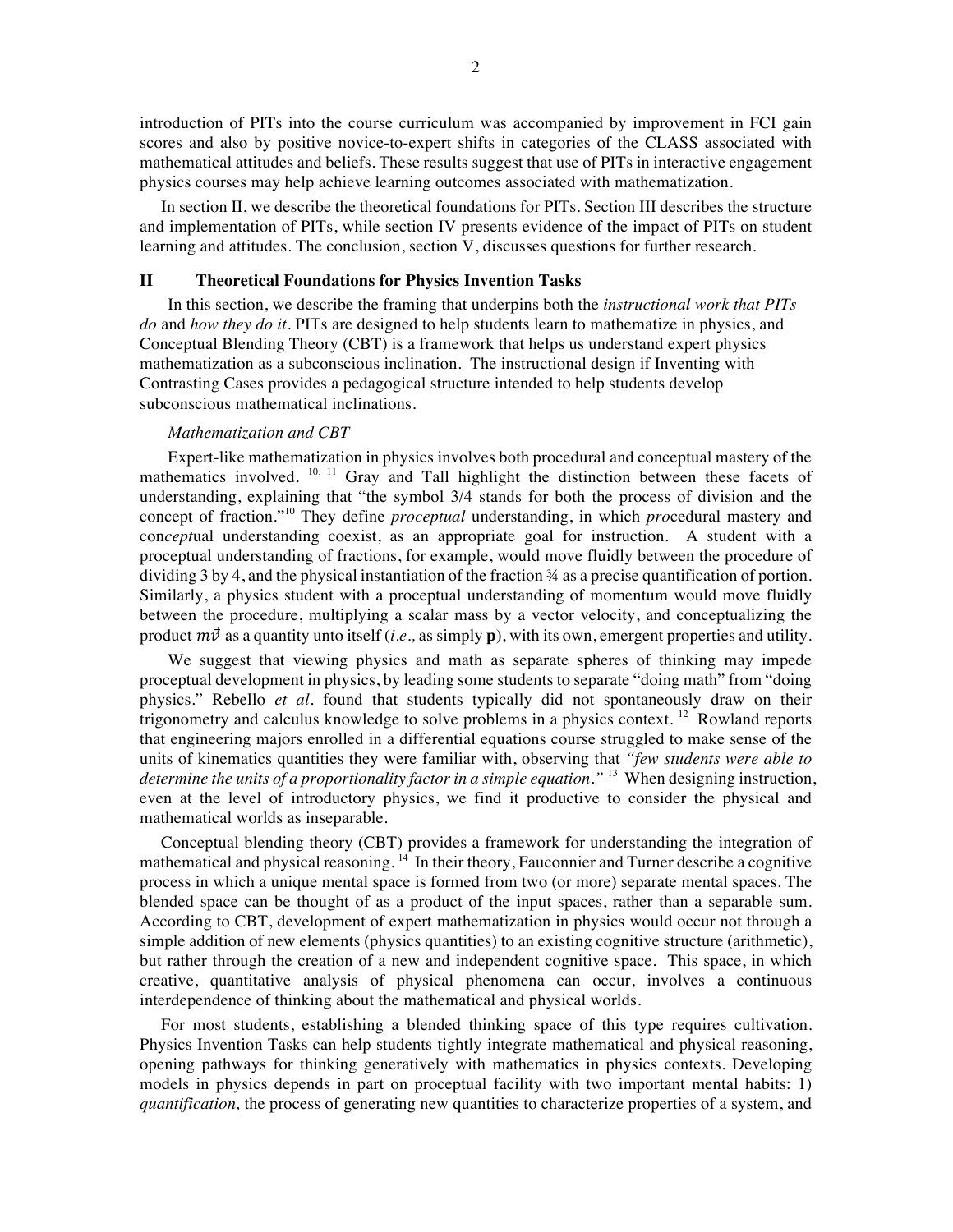2) *seeking invariance,* finding quantities that maintain the same value in a variety of situations. 4, 15 Figure 1 illustrates an arithmetic reasoning blend, in which two distinct domains of thinking are merged to form a new cognitive space optimally suited for quantification and seeking invariance.

Prior research has identified quantification as a significant challenge to students who are learning to mathematize.<sup>16, 17</sup> Math educator Patrick Thompson defines quantification as "the process of conceptualizing an object and an attribute of it so that the attribute has a unit of measure, and the attribute's measure entails a proportional relationship…with its unit." For example, a train's motion can be quantified by a *momentum* relative to the earth, which combines the mathematical

objects of ratio, product and vector. Thompson considers quantification to be "a root of mathematical thinking," and argues that learners develop their mathematics from reasoning about quantities. In work with middle school algebra students, Ellis claims that modes of mathematical structural reasoning are more likely to develop when students practice with "emergent" quantities, rather than the strictly numerical patterns and algorithms common to school



Fig. 1. Arithmetic reasoning about the physical world as a conceptual blend.

mathematics. <sup>18</sup> Ellis uses the term *emergent* to mean that the quantity is composed of other quantities through multiplication or division (e.g., speed); we avoid this term because of its temporal connotation in physics, and refer instead to *composite physical quantities*. Ellis claims it is precisely these kinds of quantities that help develop students' abilities to create powerful generalizations.

To illustrate how reasoning with quantities enriches cognition, consider students' initial framing of multiplication as a process of repeated addition. This framing is productive in the context of pure numbers, and is relatively simple for new learners to visualize. Contrast this with momentum: as a product of mass and velocity, momentum can be understood only by framing multiplication as an operation that produces something entirely different from its factors – a composite physical quantity. A yearlong introductory course presents  $\sim 10^2$  new physical quantities; precisely because of this focus on modelling with quantity, physics instruction has an important role to play in helping students develop proceptual understandings not only of physics but also of mathematics.

Physics quantification is the first step in modeling how systems do and don't change. Learning physics quantification involves developing the mental habit of searching for useful invariant quantities, and developing a sense about which quantities are likely to be invariant. It is in this context that we refer to "seeking invariance", which maps to the mathematical notion of *invariant under transformation.* At the introductory level, invariant quantities may be intrinsic properties of matter (e.g., density, specific heat) or systems (e.g., energy, momentum.) Mathematics education researchers consider understanding of multiplicative invariance to be an essential part of understanding ratios,  $19$  which are ubiquitous in physics both for quantification and for making comparisons. PITs are designed on the assumption that students can benefit from cultivating the habit of seeking invariance. In the remainder of this section we describe how quantification and seeking invariance are woven into the learning design of Inventing with Contrasting Cases.

# *Inventing with Contrasting Cases*

The use of contrasting cases is at the heart of quantification and mathematical modeling in physics. Imagine, for example, a physicist who would like to model the cars' motion during a car race. She begins by quantifying the rate at which the cars speed up and makes the assumption that the rate of increase in speed is independent of speed – that it is an invariant of the motion. To check the validity of the assumption, she could measure the speed changes during various intervals of a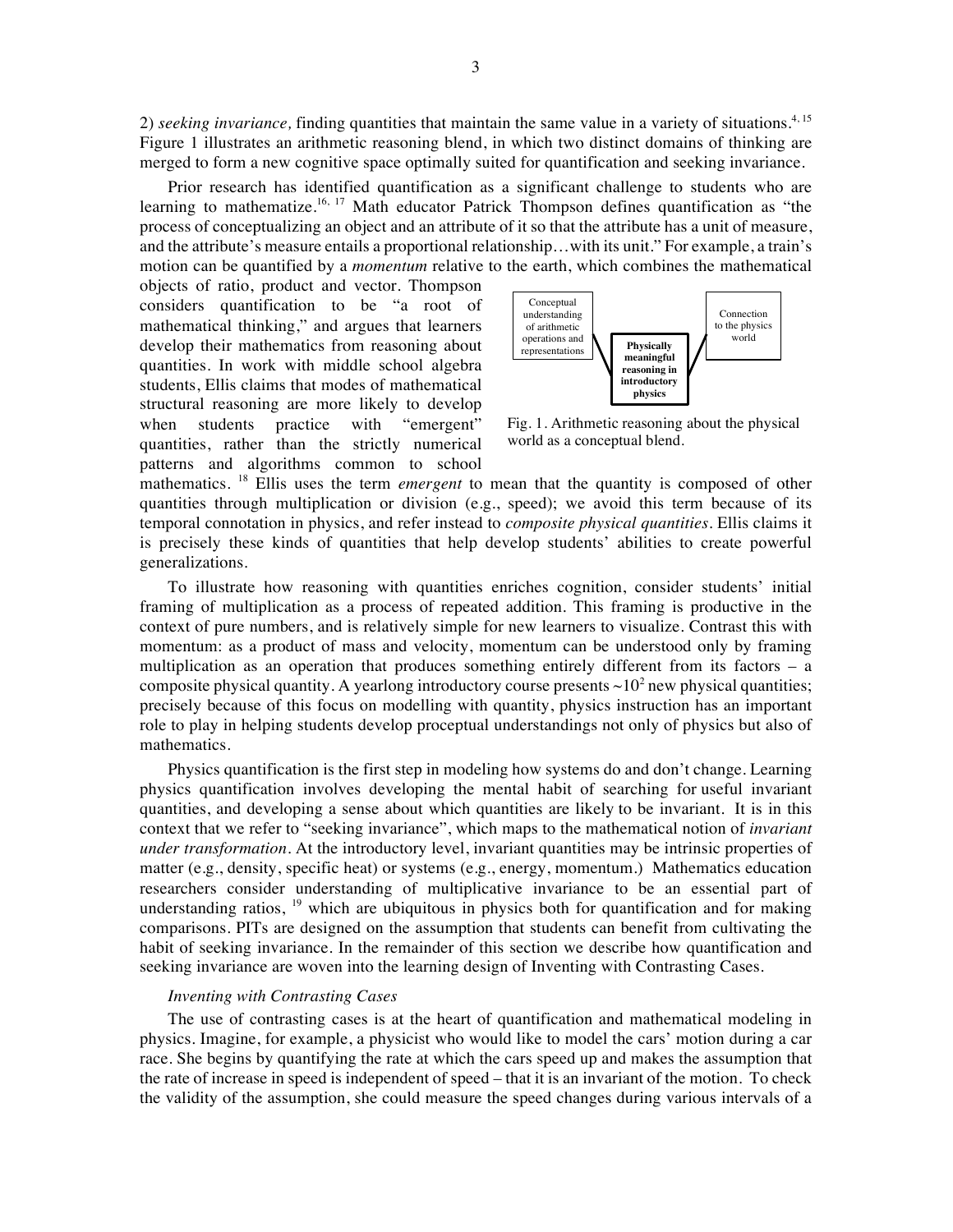single car's motion, and compare the ratio of the change in speed to the elapsed time for these intervals. She might then use this new quantity to compare between cars, i.e. contrast cases of data collected from different cars' motions.

PITs are informed by the theoretical underpinnings of Inventing with Contrasting Cases (ICC), a learning design refined by mathematics education researcher Dan Schwartz and colleagues.<sup>4-7</sup> ICC scaffolds the process described above by constraining the experimental design, and the assumptions for the students. The students then invent an invariant as a means of characterizing a system.<sup>4</sup> Materials are designed to help students learn to notice information they might otherwise overlook, and learn to ignore information that is not helpful for the characterization being made.

Figure 2 illustrates the contrasting cases used in a task in which students invent a "speeding up index" (based on the fastness index task developed by Schwartz, Chase, Oppezzo and Chin).<sup>4</sup> Stacked sketches depict contrasting data sets, with simple artifacts (drops of oil that fall from the cars at a uniform rate) that students can use for measurement. Students decide that cars with a same index value should speed up by the same amount in identical time intervals. They also recognize that the initial speed and car type are irrelevant.

Fig. 2. Sketch included with the Speeding up index invention task.



PITs involve *productive failure*, in which learners are encouraged to persist in generating methods for approaching novel tasks.  $^{20}$  ICC generally involves substantial trial and error thinking, and a student group may fail to generate the canonical solution. This is expected; the instructional value is hidden in the sense that students are primed to subsequently quickly recognize how and why the canonical solution is the most sensible response to the challenge at hand.  $7,20$  To maximize the productivity of failure, scaffolding can be adjusted to seek balance between unproductive struggle and excessive prescription.  $^{21,22}$  During the speeding up index task, students struggle with the unfamiliar units (mph per oil drop), and with interpolation. While those struggles may prevent initial success, they bring students closer to notions of constant rate of change and to meaningful interpretation of the units of acceleration  $(m/s<sup>2</sup>)$ .

To create a productive and intellectually safe place for students to be creative, PITs are founded on a social-constructivist view of learning. <sup>23, 24</sup> The mathematical constructions both challenge and guide individual reasoning, yet the successes and failures are mediated by the group and not by the individual. The sharing of failure bolsters students' willingness to take risks and builds a shared understanding that being wrong in physics is part of eventually being right.

Research-validated social constructivist learning designs are not new to physics education (for a summary, see Meltzer and Thornton<sup>25</sup>). PITs differ from other activities in that they target developing physics creativity at a level of generating new physical quantities and with the intention of developing an appreciation for the deep structure of an invariant and its quantification. They are also intended to prime students for formal instruction, not replace it, and have no expectation that all students will arrive at a canonical solution. Students struggle to generate mathematical statements from scratch using only arithmetic operations, and this struggle itself is the learning objective of an invention task. Unlike modeling curricula,<sup>26</sup> where students develop whole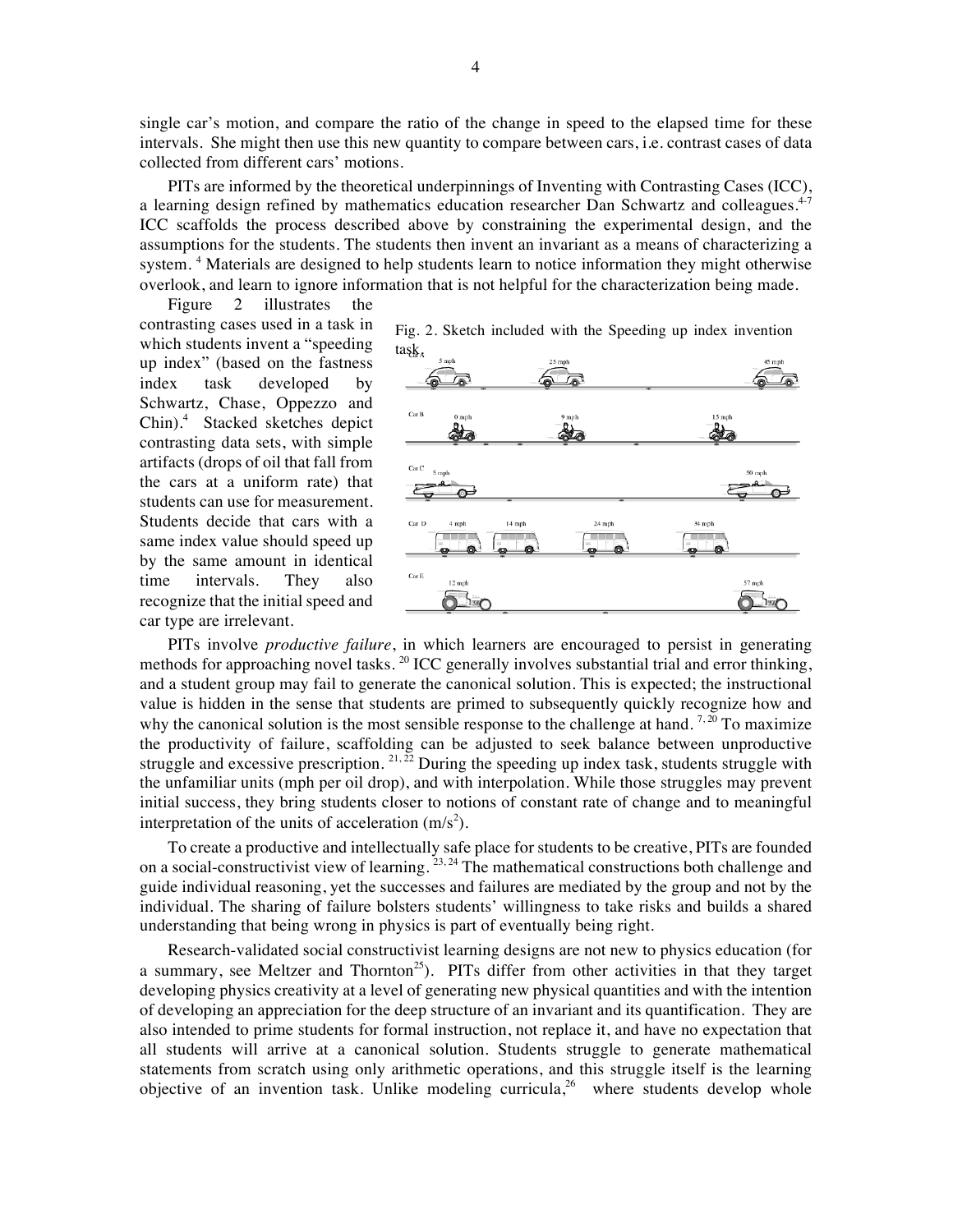algebraic models, PITs focus at a finer grain size by asking students to invent the elements of those models – composite physical quantities that characterize nature.

## **III Implementing Physics Invention Tasks**

We begin this section with a detailed description of one task, involving a *Car Washing Inefficiency Index* (Fig. 3)*,* which we use at the beginning of a sequence of tasks leading to students' first product quantity - the formal concept of work. We then describe structural features common across most PITs.

#### *Detailed Example*

We have developed a sequence of three invention tasks to precede formal instruction on the concept of work. Work is known to be challenging for students: Lindsey, Heron & Shaffer found that students commonly confound work with force,  $^{27}$  and Brahmia & Boudreaux report the more general result that students commonly attribute to a scalar product the vector properties of its factors.<sup>1</sup> The entire Work sequence is found on the PIT website.<sup>28</sup> Here we describe in detail the first task in the sequence, in which students invent a Car Washing Inefficiency Index. The task is based on the context shown in Fig. 3.

This is the first invention task students encounter that targets creating a product index. Students consider three car wash outlets, each with two teams of workers. For each team, students are shown the number of workers and the time in minutes required to wash a Toyota Camry. The challenge is to create an *inefficiency index,* with a larger value indicating a more inefficient team. (The index is motivated by a storyline in which management is deciding which outlet is in most urgent need of further training.) A constraint is introduced in order to highlight contrasting cases: students are told that teams at the same car wash outlet must have the same index value.

We find that students (as well as physics faculty in professional development workshops) initially reach for ratio as an invariant measure when they are confronted with this new challenge, a sensible step since ratios have been useful thus far. The target index in this case, however, is the *product* of the number of workers on the team and the number of minutes required to wash the car.

Many students are quick to propose the ratio of the number of minutes to the number of persons on the team. Typical conversations involve an interpretation of this ratio as "the number of minutes per person." Groups will often agree that this is a good measure of relative inefficiency. They then find, however, that index values for teams at the same car wash do not match, in violation of the externally imposed constraint. This realization generally induces cognitive dissonance and a return to sensemaking. We consider this to be an example of *productive failure* as it creates a need to consider a new approach: product-as-measure.



Fig. 3. Sketch presented to students as part of the *Car washing inefficiency index task.*

#### *Structure*

Figure 4 illustrates the interplay of the theoretical foundations and the learning trajectory students typically follow during a physics invention task. PITs are founded on Harel's Necessity Principle: <sup>29</sup> "For students to learn what we intend to teach them, they must have a need for it, *where 'need' refers to intellectual need, not social or economic need."* The "mission" of a PIT (e.g.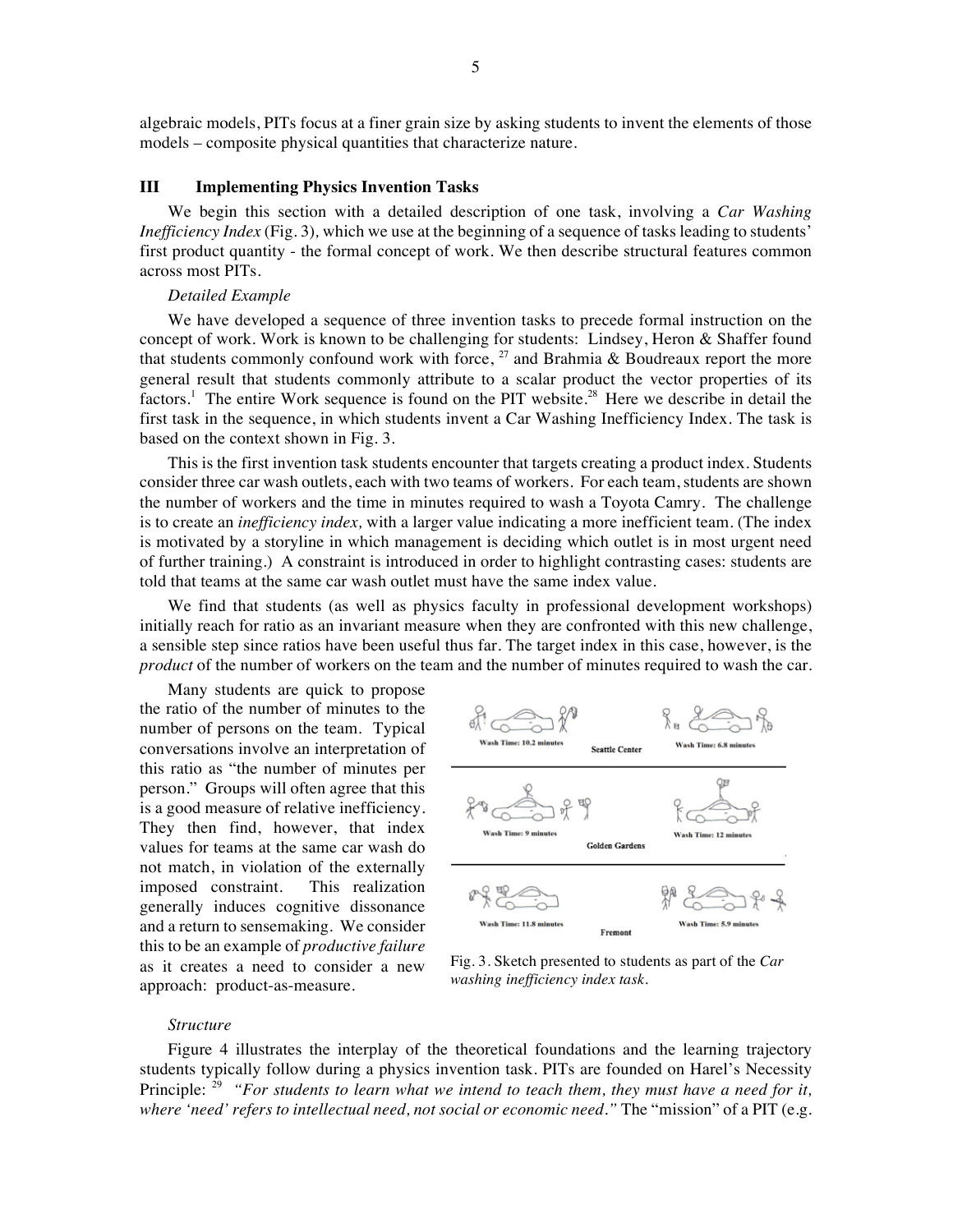to characterize inefficiency) establishes an intellectual need, and requires that students be creative with arithmetic operations. The novelty of choosing their own mathematical operations makes



Fig. 4: Student progression in a typical PIT

many students uncomfortable at first – perhaps because most physics students are accustomed to having a specific target procedure to learn. The need to complete the mission validates the more generative interaction with mathematics required by an invention task.

To make progress toward understanding the mission, students first identify quantifiable features of the system and combine them in a variety of ways. The drawings provided with the task are primitive, involving only a limited number of quantifiable features. The level of scaffolding is designed to

provide sufficient framing,  $^{21,22}$  while also giving students practice with the commonly missing first step of modeling, as described by Redish and Smith  $30$  : "We [experts] begin ... by choosing a physical system we want to describe. … we have to decide what characteristics of the system to pay attention to and what to ignore. This is a crucial step and is where much of the skill or "art" in using math in STEM lies." As the students become more comfortable with invention, the tasks may include more non-essential features, requiring students both to decide how to use the information provided, and to select relevant features. Next, the groups typically try out some arithmetic operations, and ponder whether their ideas make sense, frequently returning to the mission. This interplay deepens their interpretation of the new quantity. Testing out various operations continues until the group reaches consensus on their index. They test their index with the contrasting cases to ensure that a single procedure works for all of these cases. This step is essential in helping to develop the inclination for seeking invariance.<sup>4</sup>

Once students are satisfied with their index, they proceed to the follow-up questions. For each task, groups are asked about the units of their index. In the case of a ratio quantity they are asked to describe the meaning of the value of the unit rate in the context of its units. For example, in the speeding up index (Fig.2) the students are asked "Use everyday language to describe the specific information that the speeding up index tells you about the car's motion," where the anticipated response is that it tells us how much the speed changes for each oil drip. As a product quantity, the interpretation of the units of the inefficiency index is more open-ended. This index is measured in person-minutes, which can be interpreted as the number of minutes it would take one worker to wash a car or the number of workers it would take to wash a car in one minute. Unlike the interpretation of the units of a ratio quantity, there are many valid interpretations of these units. The analogous discussions of subsequently encountered product quantities (e.g. work, momentum, torque) draws on this example. The emphasis on units here is intended to establish the cognitive link between value and unit that is essential to the understanding of *quantity*.<sup>15</sup> In addition, the groups are asked questions involving scaling and proportional reasoning, usually with whole number factors to promote practice of mathematical reasoning using simple-valued physical quantities. The remaining follow-up questions vary depending on the known physics-specific difficulties from the physics education research literature.

We have used invention tasks in a variety of settings, including large-enrollment as well as studio courses, and courses for science and engineering majors as well as general education courses for non-science majors. In some cases we combine tasks into a sequence (e.g. work), while in other cases a single task can stand-alone, depending on the complexity of the quantity or its mathematical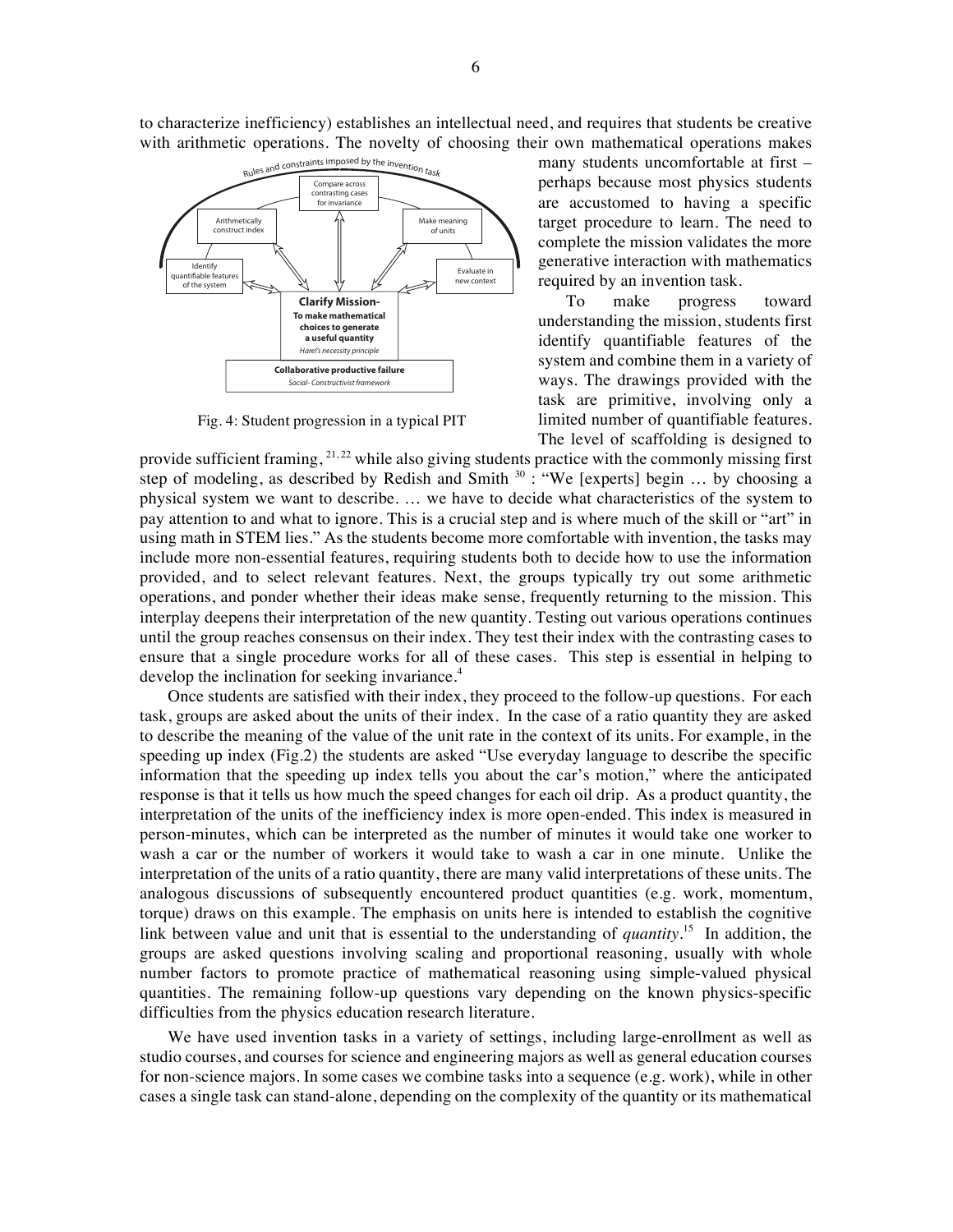structure (see Appendix for typical in-course contexts.). We find that physics invention tasks are, in general, accessible and engaging to students in all of these situations. As part of the socialconstructivist design, students collaborate in small peer groups. To allow for productive failure, we limit intervention to situations in which the group reaches an unproductive standstill and is getting frustrated. We avoid guiding students to the normative reasoning at this stage. We generally provide closure, after small group work, by leading a full group discussion. The discussion provides a segue and link from the students' own sense-making and generativity around the challenge presented by the context of the invention task to recognizing the utility of the physics quantity in subsequent formal instruction.

Invention tasks associated with a variety of physical quantities can be found online  $(\sim 30)$  tasks at the time of this writing).<sup>28</sup> Included are instructor notes describing implementation and sequencing in a typical introductory physics progression. We emphasize that invention tasks are designed to complement existing course curriculum. We allow 20-40 minutes of class time per sequence initially, but as students become more efficient with inventing, we find that about 20 minutes suffices, generally done as we introduce a challenging new physical quantity, perhaps with one sequence every two weeks. Inevitably, developing deep, proceptual understanding requires sacrificing some breadth of coverage. We advocate strongly for this trade-off. Because invention work primes students to understand subsequent formal instruction, some "lost" time is subsequently recouped and, we argue, a deeper understanding of physical quantities is gained.

# **IV. Impact of Physics Inventions Tasks on student learning**

PITs were piloted at Rutgers University in *Extended Analytical Physics* (EAP), <sup>31</sup> a largeenrollment, introductory calculus-based course designed for mathematically underprepared engineering students. The preliminary measures of the impacts on student learning and attitudes presented below were made in this context. In order to characterize learning, we present pre/post comparisons using two measures in common use in physics education - the Force Concept Inventory (FCI), an established measure of conceptual understanding of Newtonian mechanics, and the CLASS-physics, currently the most commonly used measure of student attitudes and beliefs about physics learning. We make an historical comparison using the FCI, and an international comparison with reported results using the CLASS.

# *Context*

EAP is a calculus-based course into which students are enrolled if they are concurrently enrolled in pre-calculus rather than calculus in their first semester.<sup>31, 32</sup> EAP is offered as an alternate to Analytical Physics I (API), the mainstream calculus-based course, and the student population of EAP differs demographically from API. Between

40%-60% in a given year of the EAP students are in the Educational Opportunity Fund program, which provides financial and other support services to first-generation, economically disadvantaged students. The portions of the student population from underrepresented minority groups and the portion that is female are both typically larger in EAP than in API, 12% and 21% in API respectively in 2013. (see Table I for comparison.)

EAP uses an adaptation of The Investigative Science Learning Environment (ISLE), which provides a setting for students to engage in science practices to construct physics ideas.<sup>33</sup> We note that because EAP lacks a lab, we do not consider it a full-blown ISLE **Table I:** Demographics of EAP Fall 2013

| # of students              | 110 |
|----------------------------|-----|
| Mean                       | 610 |
| Mathematics SAT            |     |
| $(2013$ test)              |     |
| $\mathcal{O}_D$<br>African | 40% |
| American<br>or             |     |
| Latino                     |     |
| % female                   |     |

course. PITs form a regular part of the curriculum, which can be thought of as a hybrid of abridged ISLE infused with PITs. We emphasize that PITs are an add-before activity and do not represent a curriculum on their own.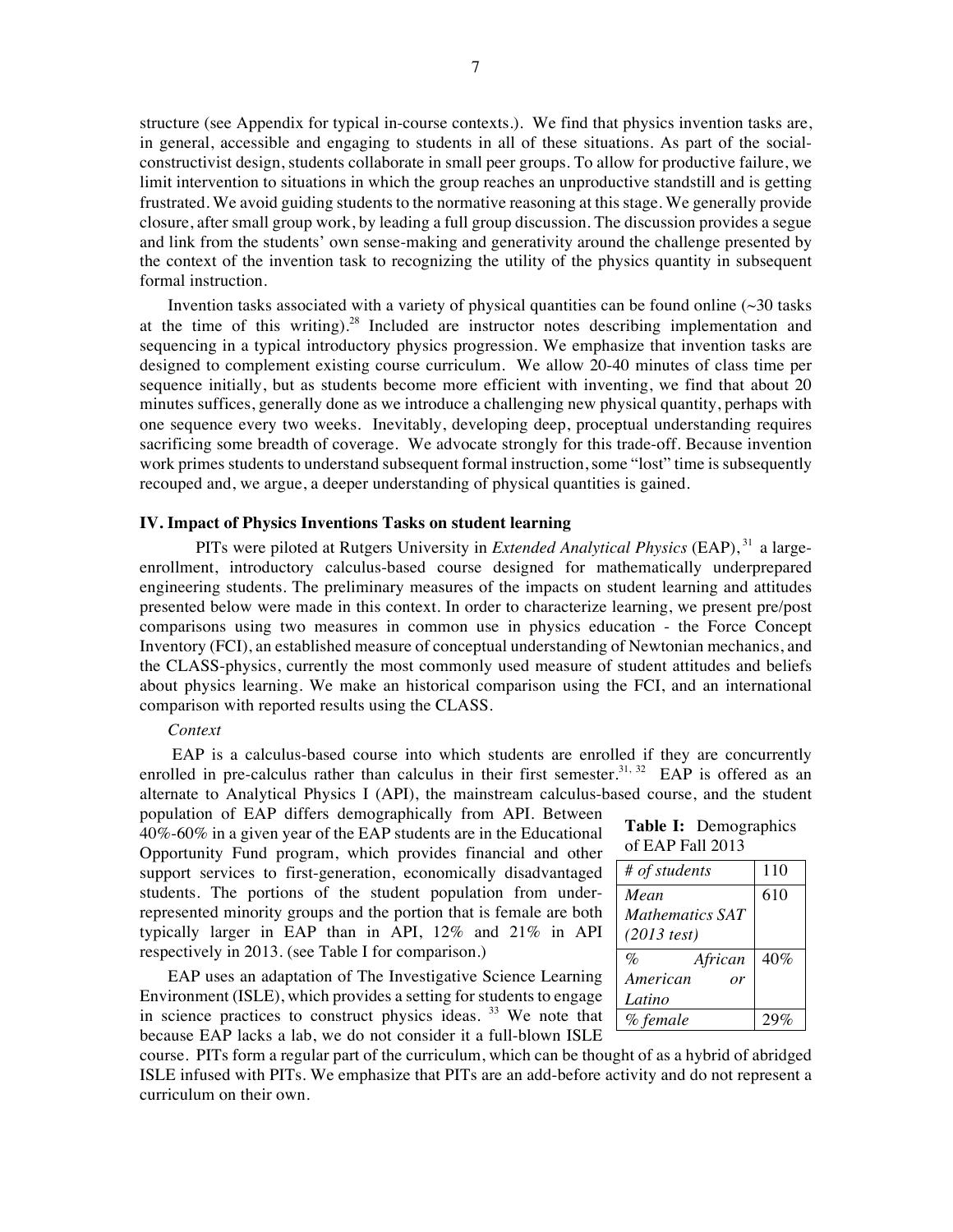## *Research methods*

The FCI was administered as a pre-and post-test in years both before and after PITs were implemented as a regular curricular activity. We select 2003 as a comparison year because it is the most recent year for which we have pre-PITs FCI data. Between 2003 and 2013 there were no significant changes made to the course aside from the introduction of PITs; there was a small decrease in the students' mean SAT math score, which we have ignored in this analysis, as its only small effect would be to strengthen our claims. The lecturer was the same in all three years, but the teaching assistants were not. Between 2003 and 2013 the Institutional Research Board requirements changed, which resulted in a smaller percentage of student data being available for the post-PIT condition (currently consent forms are required, and in 2003 they weren't.) We therefore combined the first two years during which PITS were fully implemented (2013 and 2014) to form the comparison cohort of the course using PITs.

In the years under comparison, the FCI pretest was administered as an ungraded quiz under exam conditions at the beginning of the semester. The students were not constrained by time and they were awarded credit for completion. The students took the post test, administered under the same conditions, during the second-to-last week of the semester. In the years after PITs were implemented the students took the CLASS online (outside of class) as a pretest during the first week of class, and as a posttest during the last week of class. Completion of the in-class FCI in addition to completing the CLASS online surveys increased a student's overall course grade by 2%.

We report on the CLASS after the introduction of PITS only, as we don't have CLASS data available before the implementation of PITS. The dataset represents matched pre/post results of the students who opted in to have their data used in our study, and we have eliminated any CLASS surveys on which students did not select answer 4 for question 31 (an indicator of not taking the test seriously). Due to opting out, not taking one of the surveys or lazy survey completion, our matched data set represents  $~60\%$  of the students.

Comparing end-of-semester course grades (on a 100-point scale) of the students represented in the FCI and CLASS post-PITS samples to those not in the samples, and adjusting for the students' grades that did not earn the 2% bonus, we see no statistically significant difference in the average course grade between the students in the groups of students reported on here and those not reported on. We consider the samples to be representative of the class as a whole.

#### *Results*

The FCI provides a cognitive measure, and students' pre-to-post "gain" provides one type of learning measure which allows for a comparison of course gains before and after the introduction of PITs. Figure 5 compares FCI scores of a cohort for whom PITs had been integrated as a regular part of instruction to a baseline measurement taken in EAP prior to the introduction of the PITs (from  $2003$ , n=102). The number of students for whom we have matched pre/post and who agreed to allow their results to be part of this study is  $n=144$  (from 2013/14 combined). The mean scores in 2003, before PITs, are pre =  $40\% \pm 1.6\%$  and post = 61% $\pm 1.5\%$ , where the uncertainty is the standard error. The mean scores of 2013 and 2014 combined, after implementation of PITs, are pre =  $36\% \pm 1.3\%$ , and post =  $66\% \pm 1.4\%$ .

The course normalized gain is the ratio of what was gained to what could have been gained,  $(post - pre)/(100\% - pre)$  and is a commonly reported measure.  $34$  The normalized gain of the course averages using matched samples in 2003 is  $0.35 \pm 06$  and in 2013 is  $0.47 \pm 05$ , which are both in the range of interactive engagement courses. The trend shows an improvement in learning as measured by the FCI. Comparing

**Figure 5:** FCI comparison (before the introduction of PITs,  $2003$ ,  $n=102$ ) and after (2013/14, n=144)

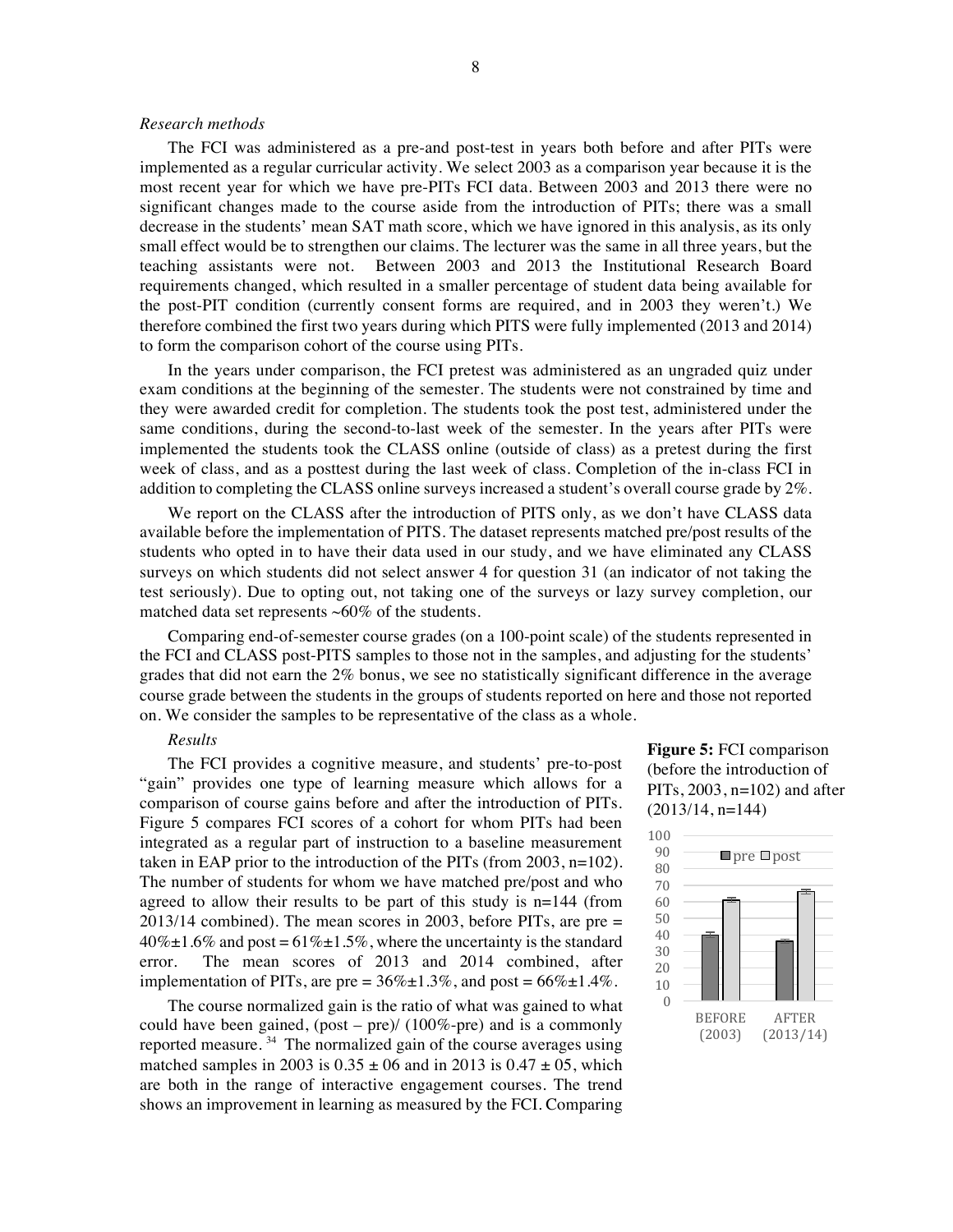internationally across institutions, a robust result on the CLASS is a significant shift *away from* expert-like attitudes and beliefs about physics over the course of calculus-based introductory physics, even in courses using research-validated approaches that measure large conceptual gains.<sup>9</sup> A "good" CLASS result is to "do no harm" and have a neutral shift; there are few examples of excellent results from large-enrollment calculus-based courses in which the shifts are positive.<sup>35</sup> In this study, we observe a neutral overall shift. We observed neutral or positive shifts in most specific categories (the overall shift includes questions that do not cluster into categories.).

To address more specifically the impact of PITs on students' attitudes about mathematical reasoning, we focus here on the categories associated with students' attitudes and beliefs about the use of mathematics in physics. Figure 6 shows the categories that specifically address mathematical reasoning in physics (e.g. an expert response is to disagree with the statement "I do not expect physics equations to help my understanding of the ideas, they are just for doing calculations.") The pre-to-post comparison in each of these five categories has a small positive effect size (Cohen's d  $= +0.2$ ) and is significant at the 95% confidence interval using a two-tailed repeated t-test of significance. The results for all categories, effect sizes and p-values are shown in the Appendix. While slightly negative-to-neutral CLASS gains in these categories are characteristic of ISLE in the large enrollment algebra-based course at Rutgers, the problem solving categorical gains seen here have not been reported on in any large enrollment ISLE-based course. We attribute the positive CLASS categorical gains to the modified ISLE curriculum enriched by the PITs.

### *Discussion*

In this preliminary investigation, we've shown that PITs can result in increased cognitive gains as measured by the FCI, and can impact students' attitudes and beliefs about the role of mathematics in physics reasoning in a large-enrollment course. The gains seen on the problem-solving categories of the CLASS are comparable to those reported in highly successful, but lower enrollment, calculus-based courses with a diverse student population using MI (Modeling Instruction).<sup>36</sup> This similarity with MI makes sense; we see PITS as similar in that students are collaboratively generating symbolic descriptions, but different in that PITs target generating mathematical structure at the level of physical quantities. In addition, the published MI positive CLASS results are all from courses that have small enrollments  $(<$ 30 students);  $^{36}$  the result reported here are from a large-enrollment lecture course. We believe the results reported here are the highest reported CLASS problem solving gains in a calculus-based course with an enrollment  $>100$  students. <sup>35</sup>

We interpret these results as potential indicators of a shift in the learning culture catalyzed by PITs, both for students and for instructors, which leads to more expert-like attitudes and beliefs

about equations in physics. We observe that through collaborative productive failure, students' cognitive struggle with algebraic reasoning using abstract quantities becomes validated as being both challenging and fruitful for learning. We observe instructors become more aware of the cognitively blended world that situates their own physics reasoning, and that their students' struggle is not about lack of ability to do algebra. We believe that instructors

**Figure 6:** CLASS- physics categories associated with mathematical reasoning, pre-instruction and the gains over one semester. Sample is combined from Fall 2013 and Fall 2014, n=121. The error bars represent the standard error.

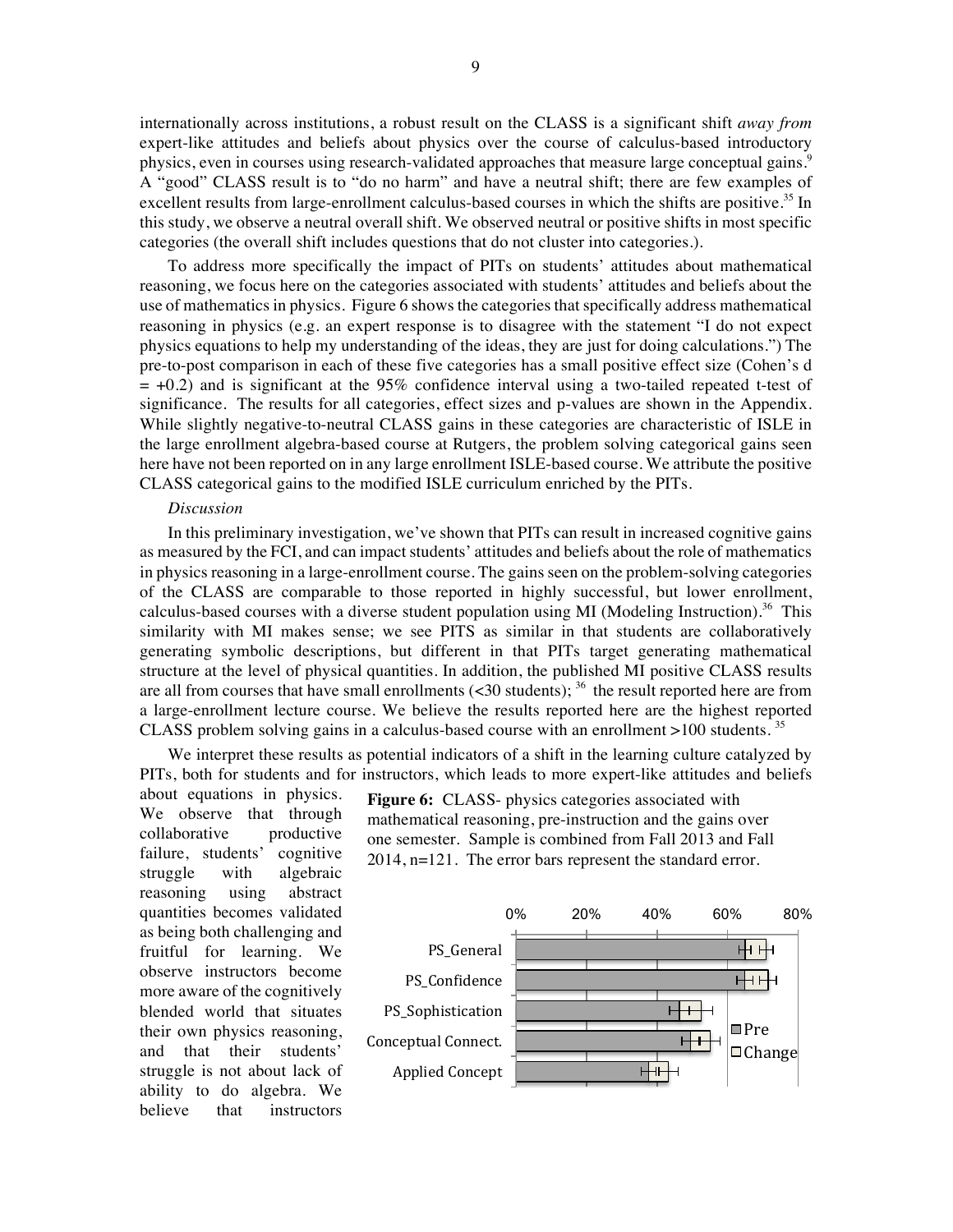commonly re-examine their own thinking about the interplay between arithmetic sense-making and physical quantities, and devise their own ways of helping their students develop a conceptual mathematical understanding. We suggest that PITs can facilitate better impedance matching between learners and instructors in the context of mathematics in physics.

While we have shown that PITs can have a positive effect on student learning, the measures used are not explanatory of the mechanism leading to improved conceptual gains and more expertlike mathematical attitudes - they are not direct measures of productive mathematical sensemaking. The strongest statement we can make is that including PITs in an interactive engagement course improved students' performance on the FCI, and had a positive impact on students' attitudes and beliefs about mathematical reasoning as measured by the CLASS.

# **V. Conclusion**

We present PITs as a set of carefully designed collaborative activities that engage students in the novel practice of mathematical creativity. We argue that the process of inventing quantities to characterize the physical world on an as-needed basis is precisely the kind of mathematical reasoning that characterizes physics thinking and that, at a fundamental level, PITs engage students in the creative mathematical reasoning of experts.

PITs are designed to help both students and instructors to better focus on the key features of seeking invariance and quantification as a routine part of mathematical reasoning in introductory physics. PITs have been field-tested in the context of supplementing already transformed courses that routinely involve research-based collaborative learning methods and materials. We emphasize that PITs are designed as an enhancement, and are not intended to be a stand-alone transformation of a traditionally taught college classroom.

As a comparison with other similar transformed calculus-based courses that do not use ICC, this paper describes a study using measures that are commonly reported on in the literature: 1) an historical comparison using a conceptual cognitive measure (FCI) and, 2) an international comparison using an affective measure of students' attitudes and beliefs about the role of mathematics in physics (CLASS – problem solving categories). The PITs vs no PITs FCI comparison has a small positive effect size. We believe that the gains for the CLASS problem solving categories are the largest published gains for courses with enrollment >100.<sup>35</sup> We interpret these result as showing promise for PITs to help improve mathematical reasoning as part of physics learning and to help render student attitudes and beliefs more expert-like about the role of mathematics in calculus-based physics in courses.

There are still unanswered questions. We are currently studying the mechanisms that might lead to productive mathematical sensemaking, intended for a future publication. In addition, the impact on and by the instructors warrants further study. We anticipate that how PITs are implemented is as important as the activities themselves. The effect on student learning associated with instructor fidelity to the PITs' implementation recommendations along with how PITS might be extended to courses beyond the introductory level are areas of future research.

We consider PITs' impact on the instructors' awareness of their own thought processes to be an important outcome of implementing PITs, since instructors are the agents of change who are reframing future discussions and activities to help their students learn. It is not uncommon for instructors who've attended our workshops to create their own PITs once they understand the underpinnings. The main purpose of this paper, and the accompanying web resource, is to make that process more broadly available.

We believe that an intentional instructional focus on student-generated deep mathematical structures, through collaborative quantification and the struggle it entails, has the potential for students to develop mathematical creativity. In this paper, we have presented PITs as one such approach that shows promise in a large enrollment college physics course.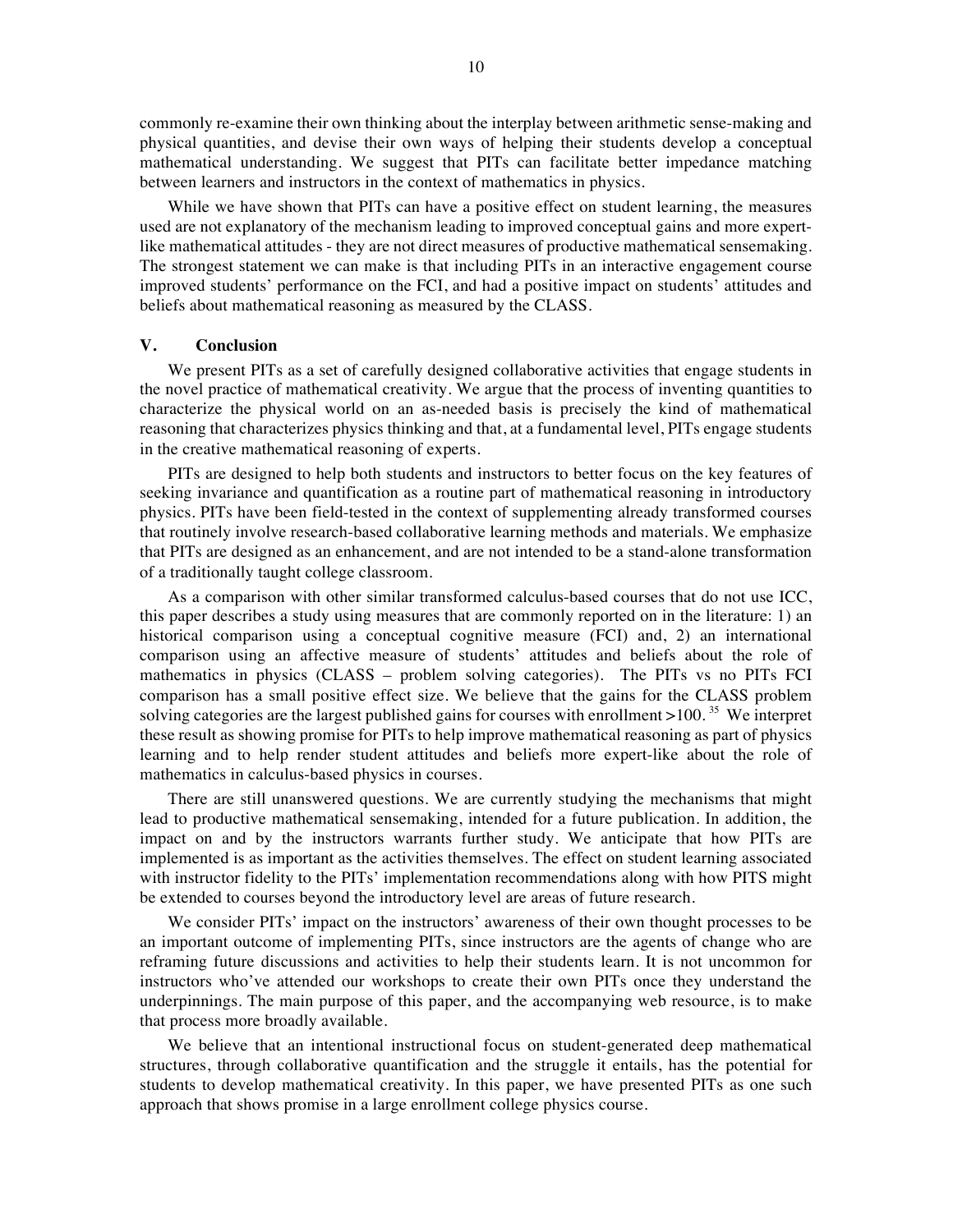# **Acknowledgments**

This work has been supported in part by the National Science Foundation, under DUE #1045250, #1045227, and #1045231. The authors thank Dan Schwartz and Patrick Thompson for advising this project. We thank Eugenia Etkina for valuable feedback on the manuscript and A.J. Richards and Josh Smith for creative contributions to development of the first invention tasks.

# **Appendix**



| Category        | Pre       | Post          | Change        | Effect size |
|-----------------|-----------|---------------|---------------|-------------|
|                 |           |               |               | $(p-value)$ |
| Overall         | 58.2      | 59.9<br>士     | $+1.7$        | 0.1         |
|                 | $\pm$ 1.2 | 1.5           | $\pm$ 1.5     | n/a         |
| All Categories  | 59.8      | 63.6<br>$+$   | $+3.8 \pm$    | 0.1         |
|                 | ± 1.7     | 2.0           | 1.9           | n/a         |
| Personal        | 69.8      | 72<br>$+$     | $+2.2$        | 0.1         |
| <b>Interest</b> | ± 2.4     | 2.7           | $\pm 2.5$     | n/a         |
| Real<br>World   | 73.1      | 72.9<br>士     | $-0.2$<br>$+$ | 0.0         |
| Connection      | ± 2.4     | 2.8           | 2.9           | n/a         |
| Problem         | 65.0      | 71.0<br>$+$   | $+6.0$<br>$+$ | 0.2         |
| Solving(PS)     | $\pm 2.3$ | 2.3           | 2.4           | (.01)       |
| General         |           |               |               |             |
| <b>PS</b>       | 64.9      | 71.5<br>$+$   | $+6.6 \pm$    | 0.2         |
| Confidence      | ± 2.8     | 2.8           | 3.3           | (.05)       |
| <b>PS</b>       | 46.3      | 52.5<br>士     | $+6.2 +$      | 0.2         |
| Sophistication  | ± 2.4     | 2.5           | 2.8           | (.03)       |
| Sensemak-       | 72.4      | 70.7<br>$\pm$ | $-1.7$        | $-0.1$      |
| ing/effort      | $\pm 2.0$ | 2.3           | $\pm 2.2$     | n/a         |
| Conceptual      | 49.4      | 55.1          | $+5.7$<br>$+$ | 0.2         |
| Connection      | $\pm 2.1$ | $\pm 2.5$     | 2.8           | (.04)       |
| Applied         | 37.5      | 43.2<br>$+$   | $+5.7$        | 0.2         |
| Conceptual      | $\pm 2.0$ | 2.2           | ± 2.4         | (.02)       |
| Under-standing  |           |               |               |             |

**Typical quantities invented in the context of college courses:** The mechanics tasks are typically single task activities – with the exception of speed (where the students learn to invent indices) and work (where they first encounter a product quantity). The non-mechanics quantities are more abstract, and tend to involve multi-task sequences.

| <b>Mechanics</b>           |            | <b>Waves &amp; Thermo</b>          |                 |  |
|----------------------------|------------|------------------------------------|-----------------|--|
| speed                      | Ratio      | density                            | Ratio & Product |  |
| magnitude of acceleration  | Ratio      | particle flux                      | Ratio & Product |  |
| net force (one dimension)  | <i>Sum</i> | specific heat                      | Ratio & Product |  |
| net force (two dimensions) | Vector sum | latent heat                        | Ratio           |  |
| spring constant            | Ratio      | entropy                            | Ratio           |  |
| coefficient of friction    | Ratio      | <i>loudness</i>                    | Logarithm       |  |
| gravitational field        | Ratio      | <b>Electricity &amp; Magnetism</b> |                 |  |
| gravitational potential    | Ratio      | electric potential                 | Ratio           |  |
| work                       | Product    | electric field                     | Ratio           |  |
| momentum                   | Product    | electric flux                      | Ratio           |  |
| impulse                    | Product    | current density                    | Ratio           |  |
|                            |            | capacitance                        | Ratio           |  |

# **CLASS Scores (2013/2104 combined)**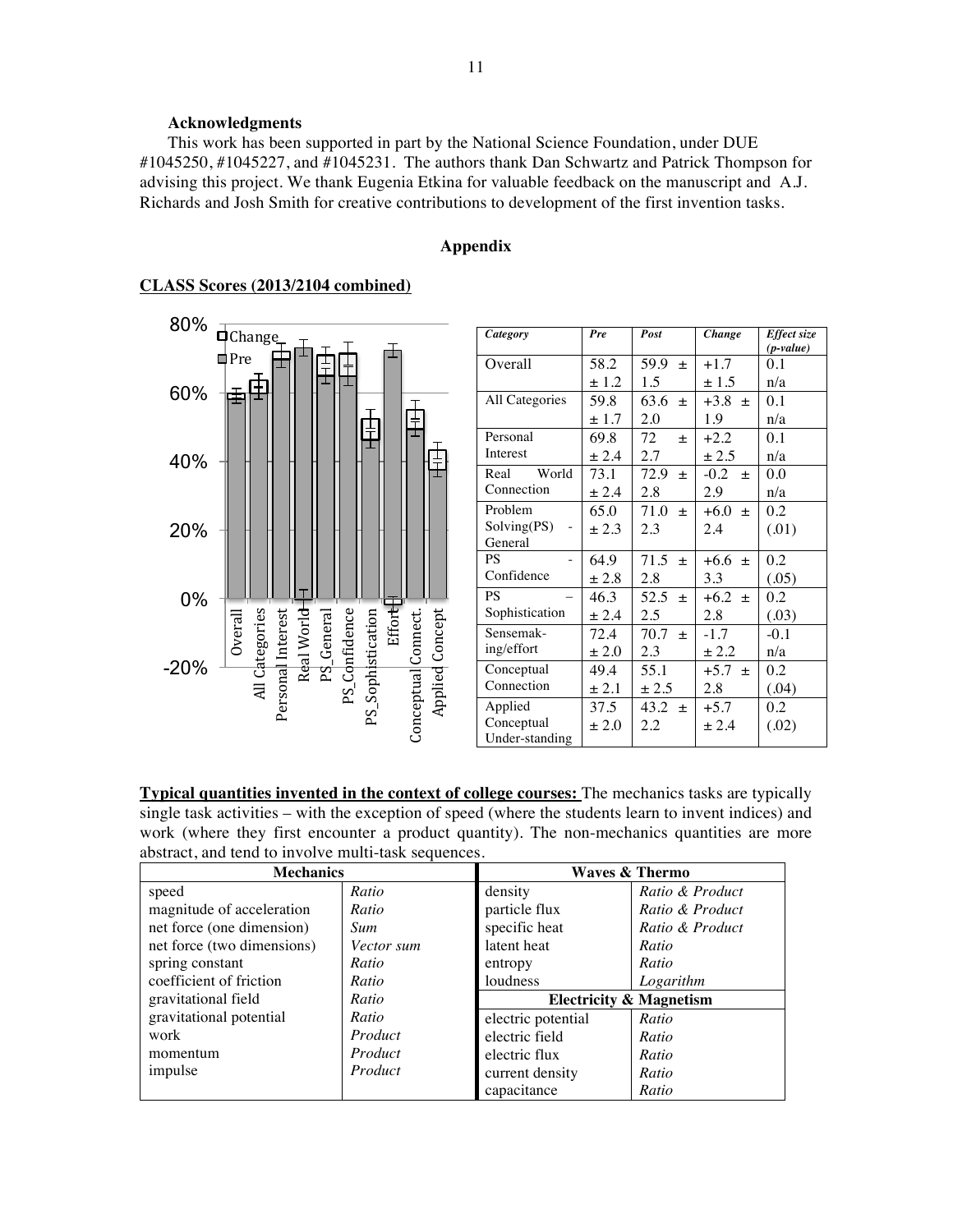- 1. Suzanne Brahmia and Andrew Boudreaux, "Exploring student understanding of the negative sign in introductory physics contexts," in *19th Annual Conference on Research in Undergraduate Mathematics Education,* edited by Tim Fukawa-Connelly, Nicole Infante, Megan Wawro, and Stacy Brown (Pittsburgh, Pennsylvania, 2016) pp. 76-83. Retrieved from: http://sigmaa.maa.org/rume/RUME19v3.pdf
- 2. Rabindra R. Bajracharya, Thomas M. Wemyss and John R. Thompson, "Student interpretation of the signs of definite integrals using graphical representations," presented at the Physics Education Research Conference 2011, Omaha, Nebraska, 2011, Retrieved from:

https://www.compadre.org/Repository/document/ServeFile.cfm?ID=11699&DocID=257 6.

- 3. Joshua Von Korff and N. Sanjay Rebello, "Distinguishing between "change" and "amount" infinitesimals in first-semester calculus-based physics," American Journal of Physics 82 (7), 695-705 (2014).
- 4. Daniel L. Schwartz *et al.*, "Practicing versus inventing with contrasting cases: The effects of telling first on learning and transfer," Journal of Educational Psychology 103 (4), 759 (2011).
- 5. Kathleen S. Himmelberger and Daniel L. Schwartz, "It's a Home Run! Using Mathematical Discourse to Support the Learning of Statistics," Mathematics Teacher 101 (4), 250-256 (2007).
- 6. Daniel L. Schwartz, Taylor Martin and Jay Pfaffman, "How mathematics propels the development of physical knowledge," Journal of Cognition and Development 6 (1), 65- 88 (2005).
- 7. Daniel L. Schwartz and Taylor Martin, "Inventing to prepare for future learning: The hidden efficiency of encouraging original student production in statistics instruction," Cognition and Instruction 22 (2), 129-184 (2004).
- 8. David Hestenes, Malcolm Wells and Gregg Swackhamer, "Force concept inventory," The Physics Teacher 30 (3), 141-158 (1992).
- 9. Wendy K. Adams *et al.*, "New instrument for measuring student beliefs about physics and learning physics: The Colorado Learning Attitudes about Science Survey," Physical Review Special Topics-Physics Education Research 2 (1), 010101 (2006).
- 10. Eddie M. Gray and David O. Tall, "Duality, ambiguity, and flexibility: A" proceptual" view of simple arithmetic," Journal for research in Mathematics Education 25 (2), 116- 140 (1994).
- 11. Anna Sfard, "On the dual nature of mathematical conceptions: Reflections on processes and objects as different sides of the same coin," Educational studies in mathematics 22 (1), 1-36 (1991).
- 12. N. Sanjay Rebello *et al.*, "Transfer of learning in problem solving in the context of mathematics and physics", in *Learning to solve complex scientific problems*, edited by David H. Jonassen, (Routledge, 2007), pp. 223-246.
- 13. David R. Rowland, "Student difficulties with units in differential equations in modelling contexts," International Journal of Mathematical Education in Science and Technology 37 (5), 553-558 (2006).
- 14. Gilles Fauconnier and Mark Turner, *The way we think: Conceptual blending and the mind's hidden complexities,* (Basic Books, 2008).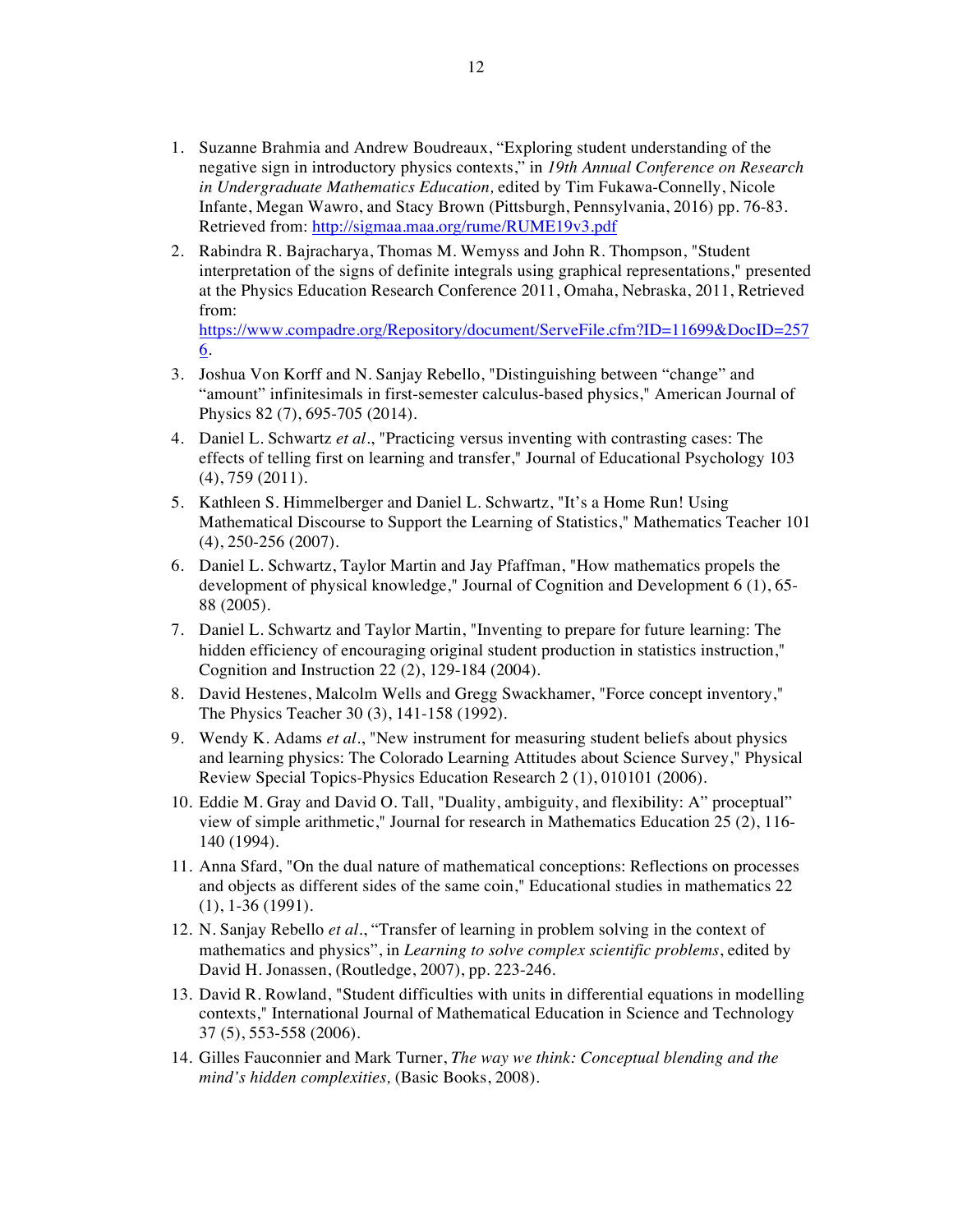- 15. Patrick W. Thompson, "Quantitative reasoning and mathematical modeling", in *New perspectives and directions for collaborative research in mathematics education Vol. 1*, edited by L. L. Hatfield, S Chamberlain & S Belbase, (University of Wyoming, Laramie, WY, 2011) pp. 33-57.
- 16. Patrick W. Thompson and Luis A. Saldanha, Fractions and multiplicative reasoning, in *Research companion to the principles and standards for school mathematics,* edited by Jeremy Kilpatrick, (NCTM, 2003), pp. 95-113.
- 17. Kevin C. Moore and Marilyn P. Carlson, "Students' images of problem contexts when solving applied problems," The Journal of Mathematical Behavior 31 (1), 48-59 (2012).
- 18. Amy B. Ellis, "The Influence of Reasoning with Emergent Quantities on Students' Generalizations," Cognition and Instruction 25 (4), 439-478 (2007).
- 19. Guershon Harel *et al.*, "Variables Affecting Proportionality: Understanding of Physical Principles, Formation of Quantitative Relations, and Multiplicative Invariance" in *Proceedings of Psychology of Mathematics Educaiton XV Conference,* edited by F. Furinghetti, (Assisi, Italy, 1991) pp. 125-133.
- 20. Manu Kapur, "Productive Failure," Cognition and Instruction 26 (3), 379-424 (2008).
- 21. Natasha G. Holmes *et al.*, "Making the failure more productive: scaffolding the invention process to improve inquiry behaviors and outcomes in invention activities," Instructional Science 42 (4), 523-538 (2014).
- 22. Ido Roll *et al.*, "Evaluating metacognitive scaffolding in Guided Invention Activities," Instructional Science 40 (4), 691-710 (2012).
- 23. R. L. Ferguson, "Constructivism and social constructivism", in *Theoretical Frameworks for Research in Chemistry/ Science Education*, edited by G. M. Bodner and M. Orgill, (Prentice-Hall, Upper Saddle River, NJ, 2007).
- 24. Paul Cobb, "Where Is the Mind? Constructivist and Sociocultural Perspectives on Mathematical Development," Educational Researcher 23 (7), 13-20 (1994).
- 25. David E. Meltzer and Ronald K. Thornton, "Resource Letter ALIP–1: Active-Learning Instruction in Physics," American Journal of Physics 80 (6), 478-496 (2012).
- 26. David Hestenes, "Toward a modeling theory of physics instruction," American Journal of Physics 55 (5), 440-454 (1987).
- 27. Beth A. Lindsey, Paula R. L. Heron and Peter S. Shaffer, "Student ability to apply the concepts of work and energy to extended systems," American Journal of Physics 77 (11), 999-1009 (2009).
- 28. Suzanne Brahmia, Andrew Boudreaux and Stephen E. Kanim, "Physics Invention Tasks,"(2016). http://inventiontasks.physics.rutgers.edu
- 29. Guershon Harel, "DNR perspective on mathematics curriculum and instruction, Part I: focus on proving," ZDM 40 (3), 487-500 (2008).
- 30. Edward F. Redish and Karl A. Smith, "Looking beyond content: Skill development for engineers," Journal of Engineering Education 97 (3), 295-307 (2008).
- 31. Suzanne Brahmia, "Improving Learning for Underrepresented Groups in Physics for Engineering Majors," Physics Education Research Conference Proceedings 2008 1064, 7-10 (2008). Retrieved from: http://aip.scitation.org/doi/abs/10.1063/1.3021279?journalCode=apc
- 32. Suzanne Brahmia and Eugenia Etkina, "Switching Students on to Science: An Innovative Course Design for Physics Students," Journal of College Science Teaching 31 (3), 183- 187 (2001).